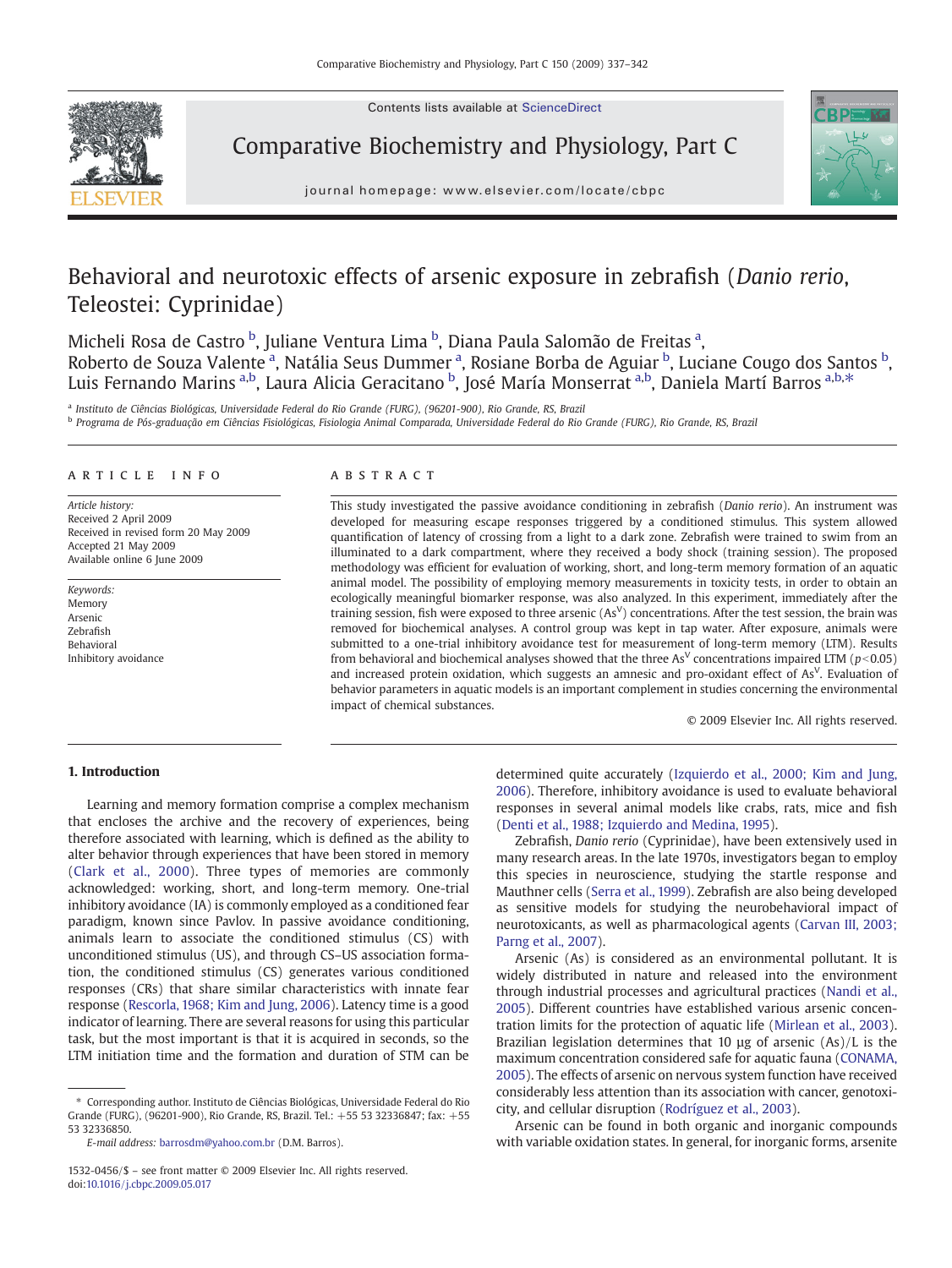[As (III)] is more toxic than arsenate [As (V)] [\(Akter et al., 2005\)](#page-4-0). In water, arsenic is normally encountered in the pentavalent form [\(Caussy et al., 2003\)](#page-4-0). Several data are available concerning the toxic effects of As on whole brain ([Tripathi et al., 1997](#page-5-0)) of rats and mice. Toxic manifestations of arsenic are considered as being primarily caused by the imbalance between pro-oxidant and antioxidant homeostasis, and also by a high affinity of arsenic for thiol groups in functional proteins ([Aposhian and Aposhian, 1989\)](#page-4-0). Free radicals have previously been shown to be capable of damaging many cellular components such as DNA ([Liu et al., 1996](#page-5-0)), proteins ([Liu et al., 1996](#page-5-0)) and lipids ([Alper et al., 1999\)](#page-4-0). Oxidative modification of proteins in vivo may affect a variety of cellular functions involving these molecules, such as signal transduction mechanisms, transport systems, receptors and enzymes activity [\(Samuel et al., 2005](#page-5-0)).

The oxidative damage to proteins is reflected in the increase of protein carbonyl (PCO) levels (Butterfi[eld et al., 1998](#page-4-0)), and the decrease of protein thiols (PSH) [\(Dubey et al.,1996](#page-4-0)). Reaction of free radicals, such as hydroxyl radical (HO<sup>\*</sup>) or superoxide anion  $(O_2^{\star -})$ , with side chains of lysine, arginine, proline, threonine and glutamic acid residues of proteins, leads to the formation of carbonyl derivatives [\(Stadtman and](#page-5-0) [Berlett, 1997](#page-5-0)). Furthermore, aldehydes, such as 4-hydroxy-2-nonenal or malondialdehyde, produced during lipid peroxidation can be incorporated into proteins by reaction with either the ε-amino moiety of lysine or the sulfhydryl group of cysteine residues, forming carbonyl derivatives [\(Uchida and Stadtman, 1993](#page-5-0)). Carbonyl groups can also be introduced into proteins by glycation and glycoxidation reactions [\(Baynes, 1991\)](#page-4-0). Therefore, protein carbonyl groups become reasonable markers for free radical-induced protein oxidation.

The aim of this work was to develop and validate an apparatus for evaluation of conditioned fear in zebrafish, as well as investigate the effects of an important pollutant such as arsenic on behavioral and oxidative stress parameters.

# 2. Materials and methods

# 2.1. Subjects and chemicals

Zebrafish of both sexes and mean weight of approximately 0.3 g were obtained from commercial suppliers at the city of Rio Grande, RS, Brazil. Animals were maintained individually under laboratory condition in glass dishes (each dish with 200 mL of freshwater) at  $20 \pm 1$  °C, 12/12 light/dark (0700–1900 h light) cycle, in a continuously filtered and aerated 30-liter aquarium, for 7 days prior to experiments. Arsenic was used under the form of  $KH<sub>2</sub>AsO<sub>4</sub>$  (Sigma-Aldrich). For method validation, nicotinic receptor agonist (nicotine — Sigma-Aldrich) and antagonist (mecamylamine hydrochloride — Sigma-Aldrich) were used.

# 2.2. Apparatus description

The apparatus, under a patent protocol in INPI (Instituto Nacional de Propriedade Industrial) under number 0000220704494890 in 07/ 09/2007, consisted of a PVC pipe,  $(33.0 \times 7.3 \times 8.0 \text{ cm})$ , divided into a dark zone (13.0 cm) and a bright zone (20.0 cm). The internal diameter was 7.3 cm, and the water column height was 2.6 cm. In the dark zone, two metallic plates with 10.5 cm length were fixed in parallel bars (vertically), equidistant in 4.0 cm. This capacitor was fed continuously by a 6-volt source on to an interrupting key that allows or impedes pulse generation, both being controlled by a voltmeter and an amperimeter, respectively. The pipe presents one transversal cut (see Fig. 1) for fixing the two zones: the bright zone, which allows entrance of light and the dark zone, which should theoretically be preferred by the fish [46]. Since the objective of the test was to evaluate fear conditioning behavior, a mild electrical shock (5 mA; 1.5 V; unconditioned stimulus — US) was applied once the fish entered the dark zone. The capacitor (flow intensifier) and the chain were



Fig. 1. Schematic drawing of one-trial inhibitory avoidance apparatus for zebrafish D. rerio.

tested observing if the physical integrity of the fishes was not affected. Through a few tests, it was verified that the chain value was in the order of 5 mA. The instrument uses direct current (DC), guaranteeing the constant and commanded flow of electrons, always in one direction. Current was generated by four 1.5 V alkaline batteries, connected in series (Fig. 1).

# 2.3. Behavior experimental procedure

Fish were placed inside the apparatus, at the illuminated zone. As observed by [Serra et al. \(1999\),](#page-5-0) they preferred the dark compartment, probably seeking protection. Latency of entrance in the dark side was measured with a chronometer and immediately after an electric shock was applied. After the shock, the zebrafish returned to the bright zone, learning that a specific region of the instrument is associated with the shock. Working memory (WM) was measured 10 s after the training session. Short (STM) and long-term (LTM) memories were determined 90 min and 96 h after the training session, respectively. Latency of entry in the dark zone was measured in order to evaluate WM, STM and LTM.

For test validation, animals were exposed to nicotine (50 and 100 mg/L) [\(Levin and Chen, 2004](#page-4-0)) and a non-selective antagonist, mecamylamine hydrochloride (200 mg/L) ([Levin et al., 2007](#page-5-0)), following the same experimental protocol as described above.

In the assay conducted to test the device applicability, fish were maintained in tap water (20 °C, pH 7.1, 7.20 mg  $O<sub>2</sub>/L$ ) with arsenic (As) immediately after training, for 96 h. The assayed As concentrations were: 1, 10 (maximum concentration allowed by Conselho Nacional do Meio Ambiente, resolution 357, 17/03/2005; [www.mma.gov.br/](http://www.mma.gov.br/port/conama/res/res05/res35705.pdf) [port/conama/res/res05/res35705.pdf](http://www.mma.gov.br/port/conama/res/res05/res35705.pdf)) and 100 μg As/L. Also, a control group was run in parallel  $(n= 20/\text{group})$ , employing only tap water with the same characteristics mentioned above. Solutions were renewed every day. After 96 h, the inhibitory avoidance test was carried out, and the subjects were placed again in the apparatus. Latency of entrance in the dark zone was measured, and a ceiling of 120 s of permanence in the light zone was established. After session test, animals were euthanized and the brain were removed, homogenized and stored at  $-80$  °C for further biochemical analyses.

#### 2.4. Biochemical procedures

#### 2.4.1. Protein oxidation

Whole brains were homogenised (1:6) in a cold buffer solution  $(0.32 \text{ M} \text{ sucrose}, 20 \text{ mM} \text{ HEPES}, 0.1 \text{ mM } \text{MgCl}_2, 0.5 \text{ mM } \text{PMSF}, \text{ pH } 7.4).$ Samples were centrifuged at 20,000 g, 4 °C, for 20 min. Supernatant was kept and total protein content determined by the biuret assay (Doles).

Quantification of oxidised proteins was performed using a Western blot protocol. Samples were derivatized by a 30-min incubation at room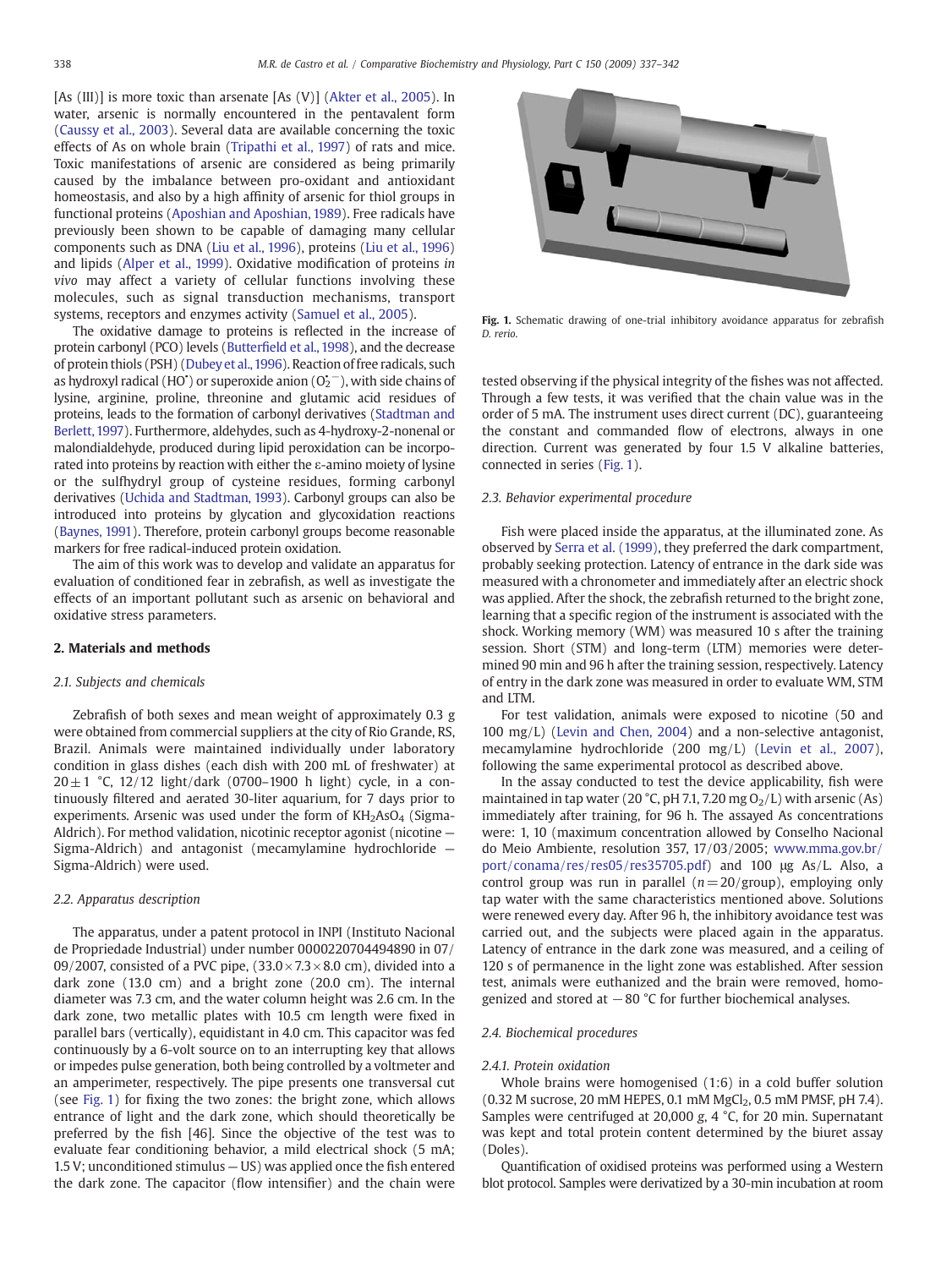<span id="page-2-0"></span>temperature with dinitrofenil hydrazine (DNPH, Sigma-Aldrich), which reacts with the carbonyl groups of oxidised proteins, resulting in the formation of dinitrophenyl hydrazone (DNP) [\(Levine et al., 1990\)](#page-5-0). After electrophoresis separation in precast polyacrylamide gradient gel (NuPAGE® 4–12% Bis–Tris Gel, Invitrogen Corporation), samples were blotted onto a PVDF membrane (Invitrogen) and incubated with primary (for the DNP–protein complex) and secondary rabbit antibodies (Invitrogen). Finally, the membrane was scanned and analyzed using the free software Scion Image. For analysis, proteins were divided into three groups, including proteins of low  $(MW < 86.0 \text{ kDa})$ , medium,  $(86.01<$ MW $<$ 131.00 kDa) and high molecular weight (MW $>$ 131.01 kDa). The number of oxidised proteins in each category was registered.

# 2.4.2. DNA damage

DNA damage was evaluated through the  $K^+/SDS$  test, which detects covalent protein–DNA crosslinks. In the nucleus and close to the DNA, many protein associations are involved in gene expression regulation and chromatin structure. Several agents promote the covalent bond between proteins and DNA, leading to the generation of adducts called DNAPCs [\(Barker et al., 2005\)](#page-4-0). The employed assay is based on the capacity of sodium dodecyl sulphate (SDS) to selectively bind proteins. Addition of potassium promotes precipitation of a complex formed by  $K^+/SDS$ , protein and DNA. Afterwards, samples were incubated with proteinase K, promoting protein release from the complex. Quantification of DNAPCs was accomplished by estimating the DNA/protein ratio, with regard to total DNA. DNA quantification was carried out through the fluorescence generated by Syber Gold dye (Molecular Probes), employing wavelengths of 485 and 535 nm for excitation and emission, respectively. Reading was carried through a fluorescence microplate reader (Victor 2, Perkin Elmer).

#### 2.4.3. Total antioxidant capacity

Quantification of total antioxidant capacity was performed by means of reactive oxygen species (ROS) concentration [\(Regoli and Winston,](#page-5-0) [1999\)](#page-5-0), using 2',7'-dichlorofluorescin diacetate (H<sub>2</sub>DCF-DA, Molecular Probes). Fluorescence intensity was determined using a fluorometer (Victor 2, Perkin Elmer), with excitation and emission wavelengths of 485 and 520 nm, respectively. Background fluorescence was determined before the addition of H<sub>2</sub>DCF-DA. Total antioxidant capacity was measured against peroxyl radicals, generated by thermolysis of 2,2′ azobis (2 methylpropionamidine) dihydrochloride (ABAP; 20 mM; Sigma-Aldrich) at 37 °C. Therefore, ROS concentration was determined in samples with and without ABAP, in order to analyze the difference in fluorescence. Comparison of fluorescence emitted with and without ABAP in each sample permitted evaluating if arsenic exposure modified the capacity to intercept and/or to degrade peroxyl radicals. Protein concentration of samples was fixed at 3.32 mg/mL.

# 2.5. Statistical analysis

Results of the inhibitory avoidance task were analyzed through the Kruskall–Walis and Mann–Whitney U tests, and expressed as median and interquartile intervals. Biochemical data were computed as mean $\pm$  1 standard error (SE). Statistical analysis was performed through analysis of variance followed by Newman–Keuls test ( $\alpha$  = 0.05). Assumptions of normality and variance homogeneity were verified previously and mathematical transformations applied if any were violated [\(Zar, 1984\)](#page-5-0).

# 3. Results

#### 3.1. Behavioural results

Results are expressed as median and interquartile time range (seconds). Animals trained in the inhibitory avoidance task were once more placed in the device 10 s, 90 min and 96 h after the training session, in order to measure WM, STM and LTM, respectively. In all cases, significant difference ( $p<0.05$ ) was verified between the training and retention sessions. The registered latency times were 3.9 s (2.8–5.3) for the training session; 78.2 s (48.3–118.5 s) for WM; 77.1 s (37.5–102.3 s) for STM; and 104.1 s (72.0–114.7 s) for LTM (Fig. 2a).

The mecamylamine hydrochloride and nicotine experiment showed the efficiency of the apparatus for long-term memory measurement. Nicotine in both doses  $[50 \text{ mg/L} - 76.22 \text{ (44.16-}$ 92.17) and 100 mg/L  $-$  74.05 (57.04–96.70)] and mecamylamine hydrochloride  $[200 \text{ mg/L} - 5.83 (2.81-11.00)]$  significantly differed from the control group [32.69 (14.16–88.22)],  $(p<0.05)$  (Fig. 2b).

Exposure to As demonstrated that fish submitted to the three concentrations presented lower latency for entrance in the dark zone



Fig. 2. (a) Effect of body shock exposure in zebrafish D. rerio in one-trial inhibitory avoidance. Working memory (WM) was measured 10 s after the training session. Short (STM) and long-term (LTM) memory were measured 90 min and 96 h after the training session, respectively. Test session latencies are expressed as medians (in seconds) and vertical lines represent interquartile ranges. Asterisks indicate significant differences from the training session ( $p<0.05$ ). (b) Effect of the agonist and antagonist of memory. Zebrafish D. rerio were exposed to nicotine (agonist) and mecamylamine hydrochloride (antagonist), and long-term memory (LTM) was estimated. Test session latencies are expressed as medians (interquartile ranges), in seconds. Asterisks indicate significant differences from the training session ( $p<$  0.05) in relation to the control group, and two asterisks indicate significant differences between the control group and the nicotine group (50 and 100 mg/L). (c) Effect of arsenic exposure on zebrafish D. rerio memory. Retention test latency was measured 96 h after training, in order to estimate long-term memory (LTM). Ordinates express median (interquartile range) test session latency in seconds. Asterisk indicates significant difference between training and test sessions  $(p<0.05)$ .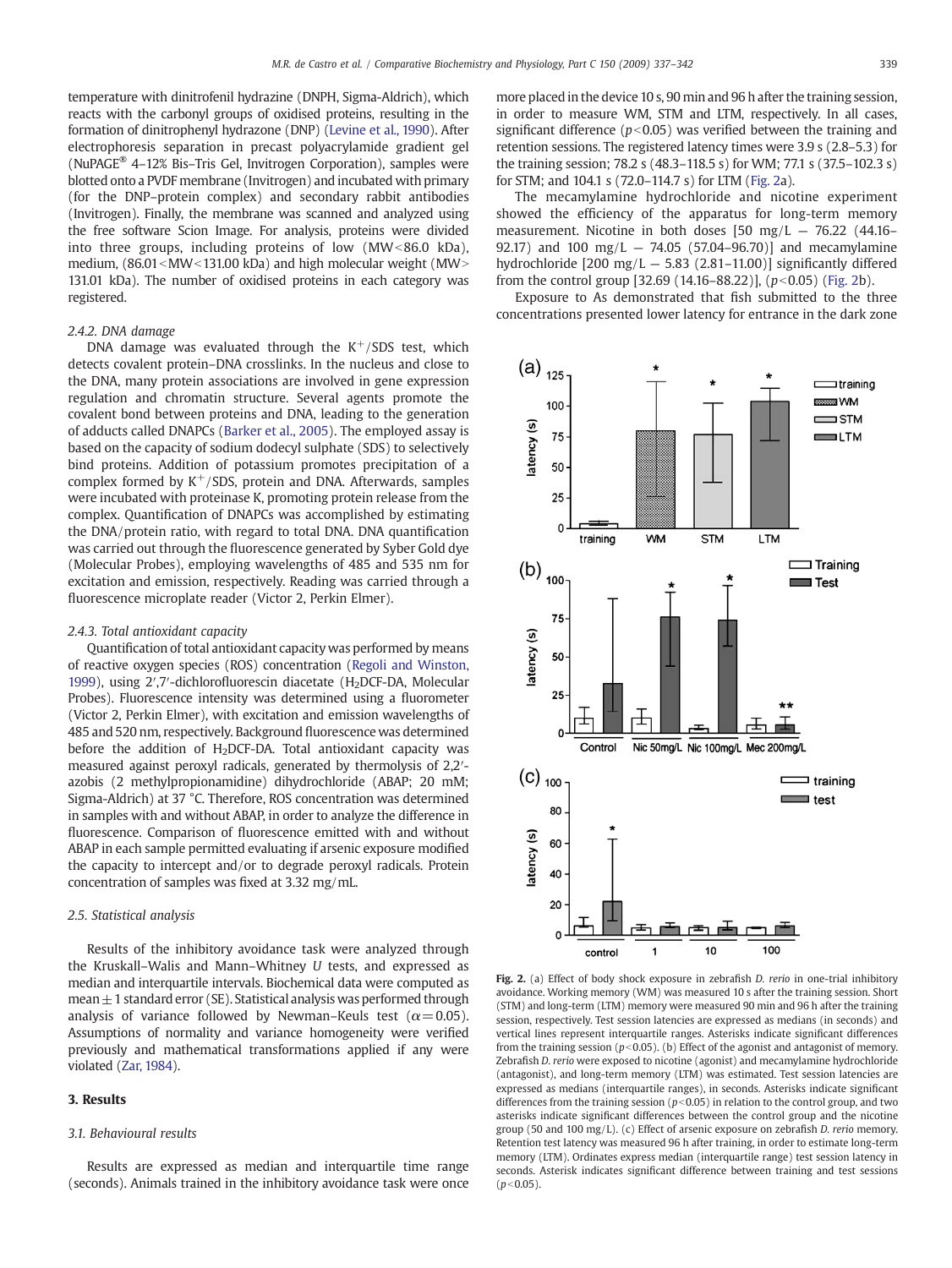when compared to the control group [22.2 (9.6–62.8)], indicating that arsenic impaired LTM at the concentrations of 1 µg/L [5.6 s (4.9– 8.0 s)], 10 µg/L [5.2 s (3.5–9.2 s)] and 100 µg/L [6.2 s (4.8–8.4 s)]  $(p<0.05)$  ([Fig. 2](#page-2-0)c).

#### 3.2. Biochemical results

Fish exposed to 10 and 100 µg As/L presented a higher number of oxidised proteins of an intermediate molecular weight (MW) range  $(86.01<$ MW $<$ 131.00), when compared to the control group ( $p<$ 0.05; Fig. 3a). There were no differences ( $p$ >0.05) in antioxidant capacity against peroxyl radicals after arsenic exposure (Fig. 3b). Results obtained for DNA damage in terms of DNA and protein covalent binding (protein–DNA crosslink; DNAPC) showed no effect  $(p>0.05)$ of arsenic exposure (Fig. 3c).



Fig. 3. (a) Protein oxidation measured through Western blot. Data are expressed in total number of oxidised proteins. The performed treatments were  $CTR = 0$ ,  $C1 = 1$ ,  $C2 = 10$ and C3 = 100 µg As/L; asterisk indicates statistical difference ( $p$ <0.05) in the number of oxidised proteins of arsenic-exposed groups in regard to the control. (b) Total antioxidant capacity after zebrafish D. rerio exposure to arsenic (0, 1, 10 and 100 μg As/L). Total antioxidant capacity was measured against peroxyl radicals generated by thermolysis of 2,2′-azobis (2 methylpropionamidine) dihydrochloride (ABAP) at 37 °C. Comparison of fluorescence emitted with and without ABAP in each sample permitted evaluating if arsenic exposure modified the capacity to intercept and/or to degrade peroxyl radicals. Protein concentrations of samples were fixed at 3.32 mg/mL. Equal letters indicate absence of statistical differences ( $p$  > 0.05). ROS, reactive oxygen species. (c) DNA damage in terms of adduct formation of DNA and protein covalent binding (protein–DNA crosslinks, DNAPC), after zebrafish D. rerio exposure to arsenic during 96 h, at concentrations 0, 1, 10 and 100 μg As/L. Values are expressed in percentage of formed DNAPC in relation to free DNA. Equal letters indicate absence of statistical differences  $(p>0.05)$ .

#### 4. Discussion

Learning and memory have been studied in many animal models, such as fruit flies, mice, rats and others ([Goodwin et al., 1997;](#page-4-0) [Izquierdo et al., 1998b; Barros et al., 2002; Crow, 2004](#page-4-0)). Zebrafish behavioral assays are becoming increasingly versatile and utilized in studies of genetic and neural underpinnings of cognitive functions [\(Darlang and Dowling, 2001; Xu et al., 2007](#page-4-0)).

In the first experiment, for validation of the inhibitory avoidance apparatus, zebrafish showed increases in avoidance response ([Fig. 2](#page-2-0)a), suggesting the establishment of an association between CS (dark zone) with the US (shock). In tasks that are acquired in seconds, such as one-trial inhibitory avoidance, evidence indicates that WM lasts for a few seconds and is usually measured as immediate memory [\(Goldman-Rakic, 1991; Izquierdo et al., 1998a,b](#page-4-0)). WM should not be considered equivalent to STM, since it belongs to an entirely separate memory system with a different subset of underlying brain areas, at least in rats ([Izquierdo et al., 1998a,b; Barros et al., 2002; Izquierdo](#page-4-0) [et al., 2006\)](#page-4-0). WM lasts only few seconds or minutes and no biochemical traces are formed [\(Goldman-Rakic, 1991\)](#page-4-0). STM processes and holds information for 1–6 h while LTM is being consolidated [\(Izquierdo and McGaugh, 2000\)](#page-4-0). LTM becomes established over a period of up to 6 h through a series of biochemical cascades in several brain areas ([Izquierdo et al., 1998b; Izquierdo and McGaugh, 2000](#page-4-0)). Recent evidence indicates that WM, STM and LTM are in essence separate and parallel processes ([Izquierdo et al., 1998b\)](#page-4-0), but also suggests that they are linked at some levels ([Izquierdo et al., 1998a,b](#page-4-0)).

Standardized validated tests of learning and memory are essential for determining the neural bases for cognition function [\(Levin and](#page-4-0) [Chen, 2004](#page-4-0)). Nicotine enhancers and nAChRr antagonists, such as mecamylamine, hinder memory [\(Levin et al., 1993, 1996; Felix and](#page-5-0) [Levin, 1997\)](#page-5-0). The effect of nicotine on improving memory function is a common finding across a wide variety of species, including rats, mice, monkeys and humans ([Levin and Simon, 1998; Levin et al., 2003](#page-4-0)).

In the present work, nicotine and mecamylamine were used to validate the technique. Nicotinic acetylcholine receptors (nAChRs) have been shown to be important for maintaining optimal memory performance, and their malfunction is implicated on a variety of CNS disorders including nicotine addiction, neurodegeneration and emotional disorders ([Picciotto et al., 2000; Ankarberg et al., 2001](#page-5-0)).

Experiments performed in the second phase of this work aimed to analyze toxicological effects in the zebrafish D. rerio after exposure to an arsenic concentration considered safe by Brazilian legislation. The results showed that  $As<sup>V</sup>$  impaired LTM, even at the concentration considered safe for aquatic fauna (10 µg As/L). Previous studies indicate that arsenic can be toxic in fishes causing disturbance to the antioxidant system [\(Ventura-Lima et al., 2009](#page-5-0)) and by affecting the neurotransmitter system, and these alterations may be reflected in behavioral tests ([Rodriguez et al., 1998\)](#page-5-0).

Arsenate acts in the cholinergic systems [\(Rodríguez et al., 2003](#page-5-0)), through interactions with the sulphydryl groups involved in mechanisms of high-affinity uptake of choline and with the disulfide group of acetylcholinesterases (AChE) ([Trevor et al., 1978\)](#page-5-0). Glutamic acid decarboxylase (GAD), a marker of GABAergic system activity, was measured and found to be decreased in certain regions of the brain, while glutamate (Glu) content was increased in animals treated with arsenic [\(Nagaraja and Desiraju, 1993](#page-5-0)). Glutamate excess can be excitotoxic, leading to neuronal death [\(Tekkok et al., 2007\)](#page-5-0). It is well established that cholinergic, gabaergic and glutamatergic systems are involved in memory consolidation and retrieval [\(Barros et al., 2001,](#page-4-0) [2003, 2005; Izquierdo et al., 2006\)](#page-4-0). The occurrence of neuronal loss in the neurotransmission system may cause cognitive deficits.

Arsenic also acts as an oxidative stress generator. In recent years, evidences have been accumulated to show that reactive oxygen species are involved in arsenic toxicity, leading to oxidative damage of DNA, proteins and lipids [\(Bau et al., 2002; Shi et al., 2004; Wang et al.,](#page-4-0)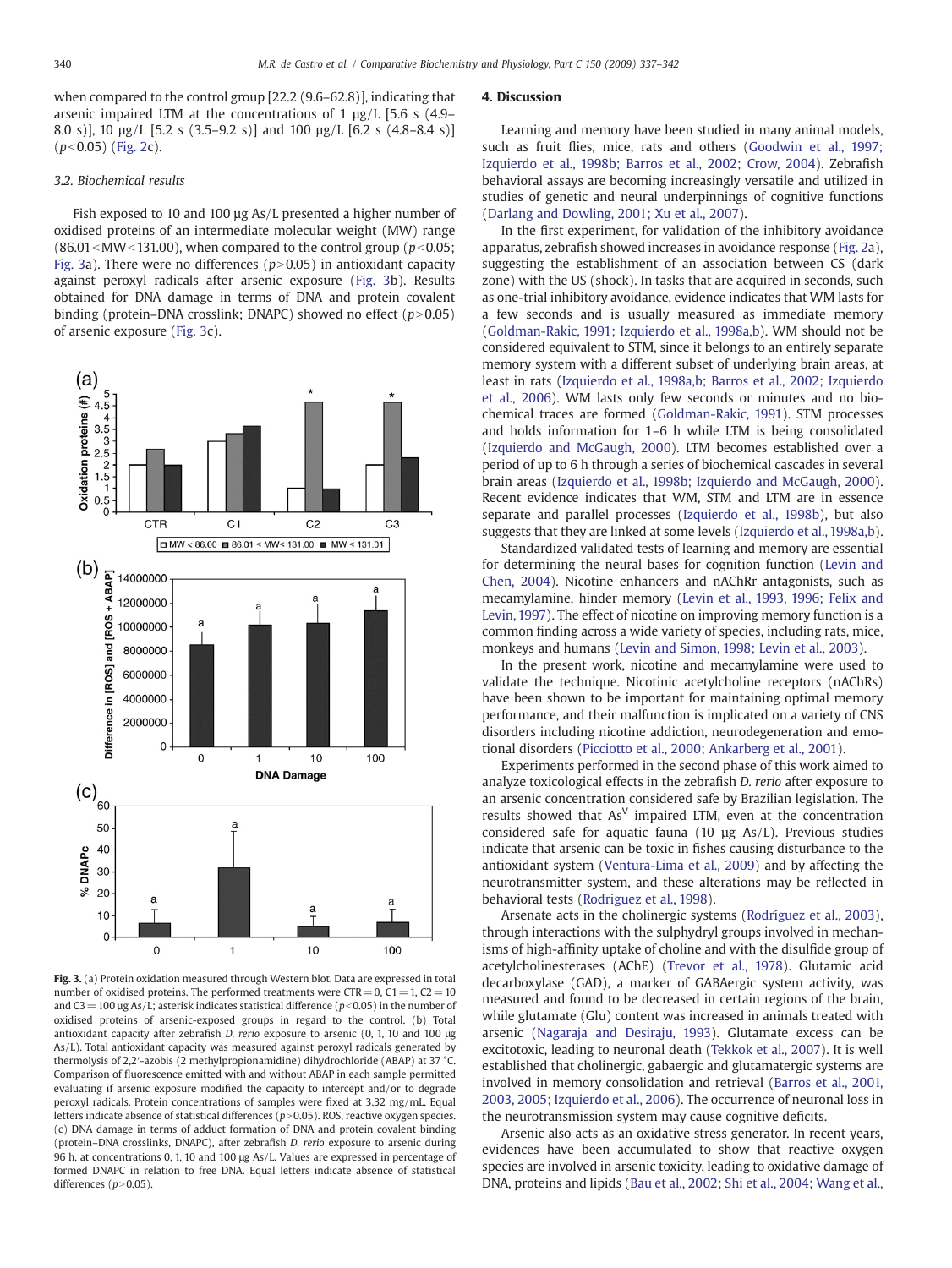<span id="page-4-0"></span>2007). In the present work, both arsenic doses increased protein oxidation in animals, in an intermediate molecular weight range. The presence of carbonylated proteins in tissue samples has become a widely accepted biomarker of oxidative stress ([Samuel et al., 2005](#page-5-0)). An increase in carbonyl proteins under oxidizing conditions could create a high percentage of dysfunctional proteins that may be a major contributor to cell damage and death due to oxidative stress. Its is well known that proteins are susceptible to damage by ROS in vitro and in vivo, and protein modification may lead to a structural alteration and functional inactivation of many enzyme proteins. Enzyme inactivation is correlated with the formation of carbonyl groups (Halliwel and Gutteridge, 1999), these oxidative modifications are essential for enzyme activity.

In this study, DNA damage in terms of DNAPCs was not verified. Previous results suggest that arsenic only induces DNA damage at high concentrations (Bau et al., 2002). However, the work of Bau et al. (2002) indicates that different cell types have different sensitivity to arsenic. A possible explanation for such result is that the brain can be less sensible to damage at the DNA level, in the arsenic concentrations utilized in our experiment. Measurement of central nervous system competence to scavenger peroxyl radicals showed absence of antioxidant response after arsenic exposure. The lack of antioxidant capacity responses against peroxyl radicals was concomitant with the onset of protein oxidation, suggesting that a lack of compensatory response lead to an oxidative stress scenario. The inability of brain tissue to augment its antioxidant competence after pro-oxidants exposure was previously reported in in vivo studies with rats [\(Maidana](#page-5-0) [et al., 2006; Barros et al., 2007](#page-5-0)).

As a general conclusion, results suggest that the one-trial inhibitory avoidance apparatus developed by our laboratory successfully evaluates learning and memory parameters and arsenic-caused deleterious effects in long-term memory in fish exposed for 96 h to three arsenic concentrations, including the highest concentration considered safe for preservation of aquatic fauna by Brazilian legislation (10  $\mu$ g As/L). At this level a higher number of oxidised proteins was detected, in the range of 86.01–131.0 kDa.

Fish life is intimately associated with numerous inter-specific (e.g. predation) and intra-specific (both reproductive and non-reproductive) interactions, which invariably depend on the performance of appropriate behaviors. In that manner, behavioral interactions associated with predator avoidance, reproductive, and social behaviors, form an important part of a successful, adapted life strategy. Alterations of normal behavioral patterns caused by exposure to pollutants therefore pose serious risks to the success of fish populations. Many contaminants disrupt normal fish behavior after exposures much less severe than those causing significant mortality; in this manner, behavioral indicators of toxicity are ideal for assessing sub-lethal impacts of pollutants. The results obtained in this study are of extreme importance when considering that that amnesia may affect behaviour, ecology and preservation of the animal species.

# Acknowledgments

Daniela M. Barros and José M. Monserrat are research fellows from CNPq (Brazil). Laura A. Geracitano is a PRODOC fellow from CAPES (Brazil). MSc. Juliane Ventura-Lima and Micheli Rosa de Castro are fellows from CAPES (Brazil). Diana Salomão is a graduate fellow from FURG. We wish to thank MSc Maíra Proietti for English suggestions. Research was supported by grants from CNPq (475585/2004-6) and FAPERGS (0412405) given to José M. Monserrat.

#### References

- Akter, K.F., Owens, G., Davey, D.E.R., Naidu, R., 2005. Arsenic speciation and toxicity in biological systems. Environ. Contam. Toxicol. 184, 97–149.
- Alper, G., Girgin, F.K., Ozgonul, M., Mentes, G., Ersoz, B., 1999. MAO inhibitors and oxidant stress in aging brain tissue. Eur. Neuropsychopharmacol. 9, 247–252.
- Ankarberg, E., Fredriksson, A., Eriksson, P., 2001. Neurobehavioural defects in adult mice neonatally exposed to nicotine: changes in nicotine-induced behaviour and maze learning performance. Behav. Brain Res. 123, 185–192.
- Aposhian, H.V., Aposhian, M.M., 1989. Newer developments in arsenic toxicity. J. Am. Coll. Toxicol. 8, 1297–1305.
- Barker, S., Weinfeld, M., Murray, D., 2005. DNA–protein crosslink: their induction, repair, and biological consequences. Mutat. Res. 589, 111–135.
- Barros, D.M., Mello e Souza, T., David, T., Choi, H., Aguzzoli, A., Madche, C., Ardenghi, P., Medina, J.H., Izquierdo, I., 2001. Simultaneous modulation of retrieval by dopaminergic D-1, beta-noradrenergic, serotonergic-1A and cholinergic muscarinic receptors in cortical structures of the rat. Behav. Brain Res. 124, 1–7.
- Barros, D.M., Pereira, P., Medina, J.H., Izquierdo, I., 2002. Modulation of working memory and long- but not short-term memory by cholinergic mechanisms in the basolateral amygdale. Behav. Pharmacol. 13, 163–167.
- Barros, D.M., Izquierdo, L.A., Medina, J.H., Izquierdo, I., 2003. Pharmacological findings contribute to the understanding of the main physiological mechanisms of memory retrieval. Curr. Drug Targets — CNS Neurol. Disord. 2, 81–94.
- Barros, D.M., Ramirez, M.R., Izquierdo, I., 2005. Modulation of working, short- and longterm memory by nicotinic receptors in the basolateral amygdala in rats. Neurobiol. Learn. Mem. 83, 113–118.
- Barros, D.M., Galhardi, F.G., Ribas Ferreira, J.L., Guterres, L.B., Dickel, O., Geracitano, L.A., Izquierdo, I., Monserrat, J.M., 2007. The benefits and drawbacks of nicotine exposure in the cortex and hippocampus of old rats. Neurol. Toxicol. 28, 562–568.
- Bau, D.T., Wang, T.S., Chung, C.H., Wang, A.S., Jan, K.Y., 2002. Oxidative DNA adducts and DNA–protein cross-links are the major DNA lesions induced by arsenite. Environ. Health Perspect. 110, 753–756.
- Baynes, J.W., 1991. Role of oxidative stress in development of complications in diabetes. Diabetes 40, 405–412.
- Butterfield, D.A., Koppal, T., Howard, B., Subramaniam, R., Hall, N., Hensley, K., Yatin, S., Allen, K., Aksenova, M., Carney, J., 1998. Structural and functional changes in proteins induced by free radical mediated oxidative stress and protective action of the antioxidants N-tert-butyl-alpha-phenylnitrone and vitamin E. Ann. N. Y. Acad. Sci. 854, 448–462.
- Carvan III, M., 2003. Mechanistic observations on the effects of neurotoxicants on zebrafish behavior. Neurotoxicol. Teratol. 25, 383.
- Caussy, D., Gochfeld, M., Gurzan, E., Neagu, C., Ruedel, H., 2003. Lessons from case studies of metals investigating exposure, bioavailability, and risk. Ecotoxicol. Environ. Saf. 53, 45–51.
- Clark, C.R., Alexander, G.F.E., McFarlane, C., Morris, P., Weber, D., Sonkkilla, C., Marcina, J., Tochon-Danguy, H.J., 2000. Updating working memory for words: a PET activation study. Hum. Brain Mapp. 9, 42–54.
- Conselho Nacional do Meio Ambiente (CONAMA), 2005. Resolução n 357, 17 de março de 2005. Diário Oficial da União, Brasília.
- Crow, T., 2004. Pavlovian conditioning of Hermissenda: current cellular, molecular, and circuit perspectives. Learn. Mem. 11, 229–238.
- Darlang, T., Dowling, J.E., 2001. Behavioral screening for cocaine sensitivity in mutagenized zebrafish. Proc. Natl. Acad. Sci. U. S. A. 98, 11691–11696.
- Denti, A., Dimant, B., Maldonado, H., 1988. Passive avoidance learning in the crab Chasmagnathus granulatus. Physiol. Behav. 43, 317–320.
- Dubey, A., Forster, M.J., Lal, H., Sohal, R.S., 1996. Effect of age and caloric intake on protein oxidation in different brain regions and behavioral functions of the mouse. Arch. Biochem. Biophys. 333, 189–197.
- Felix, R., Levin, E.D., 1997. Nicotinic antagonist administration into the ventral hippocampus and spatial working memory in rats. Neuroscience 81, 1009–1017.
- Goldman-Rakic, P., 1991. Prefrontal cortical dysfunction in schizophrenia: the relevance of working memory. In: Carroll, B.J., Barret, J.E. (Eds.), Psychopathology and the Brain. Raven Press, New York, pp. 1–23.
- Goodwin, S., Delvechio, M., Velinzon, K., Hogel, C., Russel, S., Tully, T., Kaiser, K., 1997. Defective learning in mutants of the Drosophila gene for a regulatory subunit of cAMP-dependent protein kinase. J. Neurosci. 17, 8817–8827.
- Halliwel, B., Gutteridge, J.M.C., 1999. Free Radicals in Biology and Medicine. Oxford University Press, New York. 936pp.
- Izquierdo, I., McGaugh, J.L., 2000. Behavioural pharmacology and its contribution to the molecular basis of memory consolidation. Behav. Pharmacol. 11, 517–534.
- Izquierdo, I., Medina, J.H., 1995. Correlation between the pharmacology of long-term potentiation and the pharmacology of memory. Neurobiol. Learn. Mem. 63, 19–32.
- Izquierdo, I., Izquierdo, L.A., Barros, D.M., Mello e Souza, T., De Souza, M., Quevedo, J., 1998a. Differencial involvement of cortical receptor mechanisms in working, shortand long-term memory. Behav. Pharmacol. 9, 421–427.
- Izquierdo, I., Barros, D.M., Mello e Souza, T., De Souza, M., Izquierdo, L.A., 1998b. Mechanisms for memory types differ. Nature 393, 635–636.
- Izquierdo, L.A., Vianna, M., Barros, D.M., Souza, T.M., Ardenghi, P., Sant'Anna, M.K., Rodrigues, C., Medina, J.H., Izquierdo, I., 2000. Short- and long-term memory are differentially affected by metabolic inhibitors given into hippocampus and entorhinal cortex. Neurobiol. Learn. Mem. 73, 141–149.
- Izquierdo, I., Bevilaqua, L., Rossato, J.I., Bonini, J.S., Medina, J.H., Cammarota, M., 2006. Different molecular cascades in different sites of the brain control memory consolidation. Trends Neurosci. 29, 496–505.
- Kim, J.J., Jung, M.W., 2006. Neural circuits and mechanisms involved in Pavlovian fear conditioning: a critical review. Neurosci. Biobehav. Rev. 30, 188–202.
- Levin, E.D., Chen, E., 2004. Nicotinic involvement in memory function in zebrafish. Neurotoxicol. Teratol. 26, 731–735.
- Levin, E.D., Simon, B.B., 1998. Nicotinic acetylcholine involvement in cognitive function. Psychopharmacology (Berl) 138, 217–230.